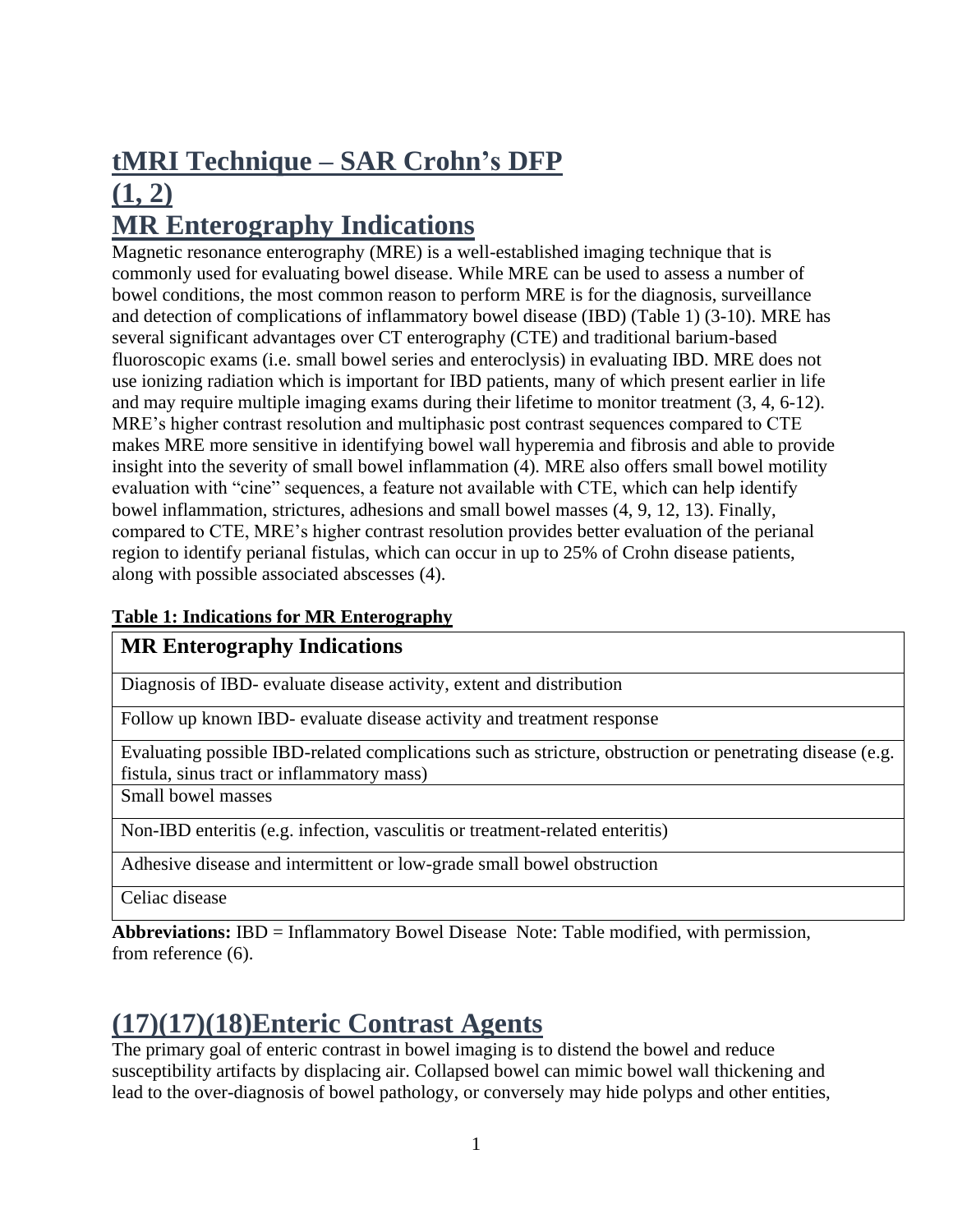highlighting the indispensable role of oral contrast in MR enterography (19). Oral contrast markedly improves performance of the exam, notably in the diagnosis of active disease involving the terminal ileum (20). Though many oral contrast agents have been suggested in the literature (21-23), biphasic agents that are both T2 hyperintense (bright) and T1 hypointense (dark) have emerged as preferred agents for MRE to accentuate mucosal enhancement and bowel wall thickening. Commonly used biphasic agents include 0.1% low-density barium suspension (NeuLumEX, formerly VoLumen, Bracco Diagnostics, Princeton, New Jersey), mannitol, sorbitol, polyethelyene glycol (PEG) and methylcellulose. Water itself is well tolerated and also demonstrates biphasic properties, but rapid absorption in the stomach and duodenum limits its intended effect in the distal small bowel, where it matters most (14). Young, et al (24) found superior distension of the bowel with low-density barium suspension and PEG compared with water or methylcellulose, though PEG was the least tolerated of all agents due to diarrhea. Multiple recent studies have demonstrated similar distension efficacy of a sugar alcohol flavored beverage (Breeza; Beekley Corp., Bristol, CT) when compared with low-density barium suspension although with preferred palatability and texture profile (14, 25). These findings are reflected in a survey of academic radiology groups represented by members of the Society of Abdominal Radiology Crohn's Disease-Focused Panel (DFP) with over 80% of institutions using either a sugar alcohol flavored beverage or low-density barium suspension (15). Iron-based monophasic oral contrast darken the bowel lumen signal on both T1 and T2 weighted images and can improve visualization of bowel wall edema and tumors on T2 weighted images and bowel wall enhancement with intravenous contrast. Low patient tolerance, however, has limited the use of iron-based agents to date.

Whatever the agent, ingestion of a large volume of contrast is necessary to best distend the bowel. For typical assessment of the bowel, enteroclysis is unnecessary as patient-directed oral intake is much better tolerated with similar diagnostic accuracy and reproducibility (26, 27). Suggested ingestion volumes range from 1000-1500 mL, but can anecdotally vary widely based on patient willingness, tolerance, size, and history of bowel resection including the presence of an ileostomy. Timing of ingestion relative to the time of scanning is paramount but can be difficult to predict – scanning too soon after ingestion leads to inadequate distension of the distal small bowel while scanning too late after ingestion can result in a majority of the contrast passing completely through the small bowel, distending only the colon. At most institutions surveyed by the DFP, patients are instructed to drink the total volume in three divided aliquots over 30-60 minutes, as tolerated. An additional 250-500mL of water or contrast can be administered on the table just prior to imaging to distend the stomach and proximal small bowel.

## **Intravenous Contrast Agents**

With Crohn disease, active inflammation increases blood flow to the bowel reflected in mural hyperenhancement after the administration of intravenous (IV) contrast. In numerous studies, bowel wall enhancement has been shown to correlate with disease activity and active inflammation (28-31). For this reason, IV contrast is recommended unless: a) intravenous access cannot be established; b) there is concern for a severe gadolinium allergy for which premedication is not possible or advisable; c) gadolinium is contraindicated (e.g., pregnancy); or d) risks of gadolinium-associated nephrogenic systemic fibrosis (NSF) outweigh the benefit in patients with chronic renal failure. Of the commercially available extracellular gadolinium-based contrast agents (Table 2), Gadobenate (MultiHance) is often cited as the agent of choice given its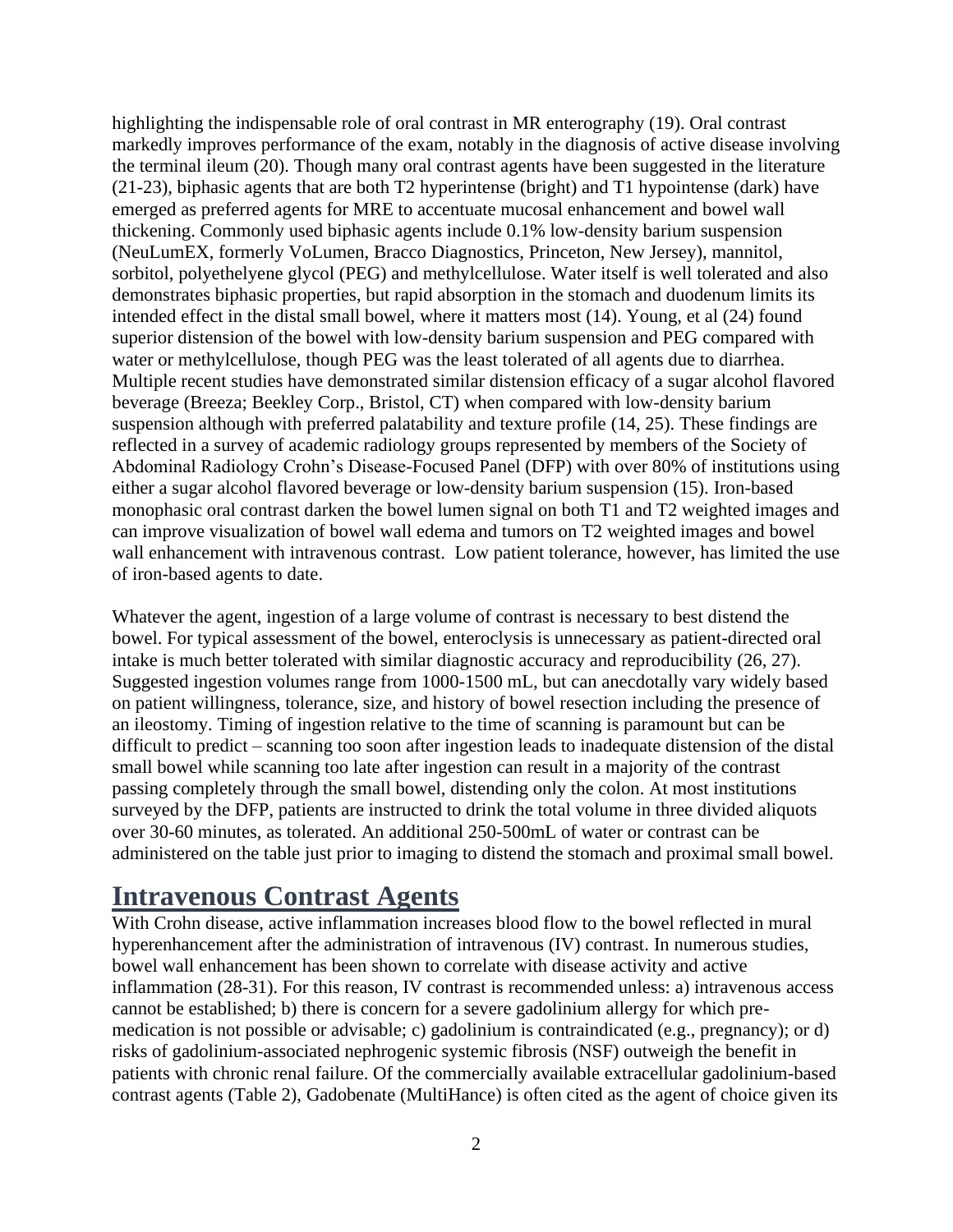superior T1 relaxivity profile. If a patient is to undergo multiple examinations requiring gadolinium, however, a more stable macrocyclic agent such as gadobutrol, gadoterate, or gadoteridol could be considered though the American College of Radiology classifies all four agents as risk Group II agents, which are associated with "few, if any" unconfounded cases of NSF (32, 33). The standard dose for all agents used for MR enterography is 0.1 mmol/kg administered at 2 mL/s, after which multiphase dynamic 3D fat-suppressed T1 gradient-echo images are acquired to evaluate temporal enhancement of the bowel wall, which peaks 45-50 seconds after injection. Images are typically acquired in the coronal plane, though some institutions also perform a delayed axial (up to eight minutes post-injection), which some authors have suggested improves lesion detection and disease grading (34). A recent published survey of member institutions of the Society of Abdominal Radiology Crohn's Disease Focused Panel revealed all but one institution regularly administered IV contrast for MR-enterography, routinely acquiring two to five (median four) post-contrast phases including subtraction images (15). (35)If gadolinium is contraindicated, at least one study has shown that T2-weighted sequences in conjunction with diffusion weighted images, without the use if IV contrast, was non-inferior to contrast-enhanced MRE in well-prepared patients that did not have penetrating complications of Crohn Disease (33).

| <b>Generic Name</b> | <b>Trade Name</b> | <b>ACR</b>   | <b>Structure</b> | <b>T1</b>         | <b>Hepatobiliary</b> |
|---------------------|-------------------|--------------|------------------|-------------------|----------------------|
|                     |                   | <b>Class</b> |                  | <b>Relaxivity</b> | Excretion $(\% )$    |
|                     |                   |              |                  | @ 1.5T            |                      |
|                     |                   |              |                  | $(L/mmol-s)$      |                      |
| Gadoterate          | Dotarem           | $\mathbf{I}$ | Macrocyclic      | $+(3.6)$          | $\overline{0}$       |
| meglumine           |                   |              |                  |                   |                      |
| Gadoteridol         | ProHance          | $\mathbf{I}$ | Macrocyclic      | $++(4.1)$         | $\theta$             |
| Gadopentetate       | Magnevist         | I            | Linear           | $++(4.1)$         | $\overline{0}$       |
| dimeglumine         |                   |              |                  |                   |                      |
| Gadoversetamide     | Optimark          |              | Linear           | $++(4.3)$         | $\theta$             |
| Gadobutrol          | Gadavist          | $\mathbf{I}$ | Macrocyclic      | $++(5.2)$         | $\overline{0}$       |
| Gadobenate          | MutiHance         | $\mathbf{H}$ | Linear           | $+++ (6.3)$       | $3 - 5$              |
| dimeglumine         |                   |              |                  |                   |                      |
|                     | Eovist/Primovist  | Ш            | Linear           | $+++ (6.9)$       | 50                   |

Table 2: Gadolinium-based contrast agents

### **Antiperistaltic agents**

A key requisite for high-quality MR enterography (MRE) is the absence of bowel wall motion on acquired images. Peristalsis is usually increased due to the stimulatory effect of ingested oral contrast on the bowel, which may cause motion artifact, impeding interpretation. While diagnostic accuracy remains high without the use of antiperistaltic agents (36), international guidelines generally recommend routine administration of the antiperistaltic agent glucagon in the United States or hyoscine butylbromide outside the United States (4, 37). A recent survey of the Society of Abdominal Radiology Crohn's Disease-Focused Panel reported 13/16 (81%) of institutions routinely administered antiperistaltic agents, although there was variability in agent, dose, and timing of administration (15). While this partly reflects differences in regulatory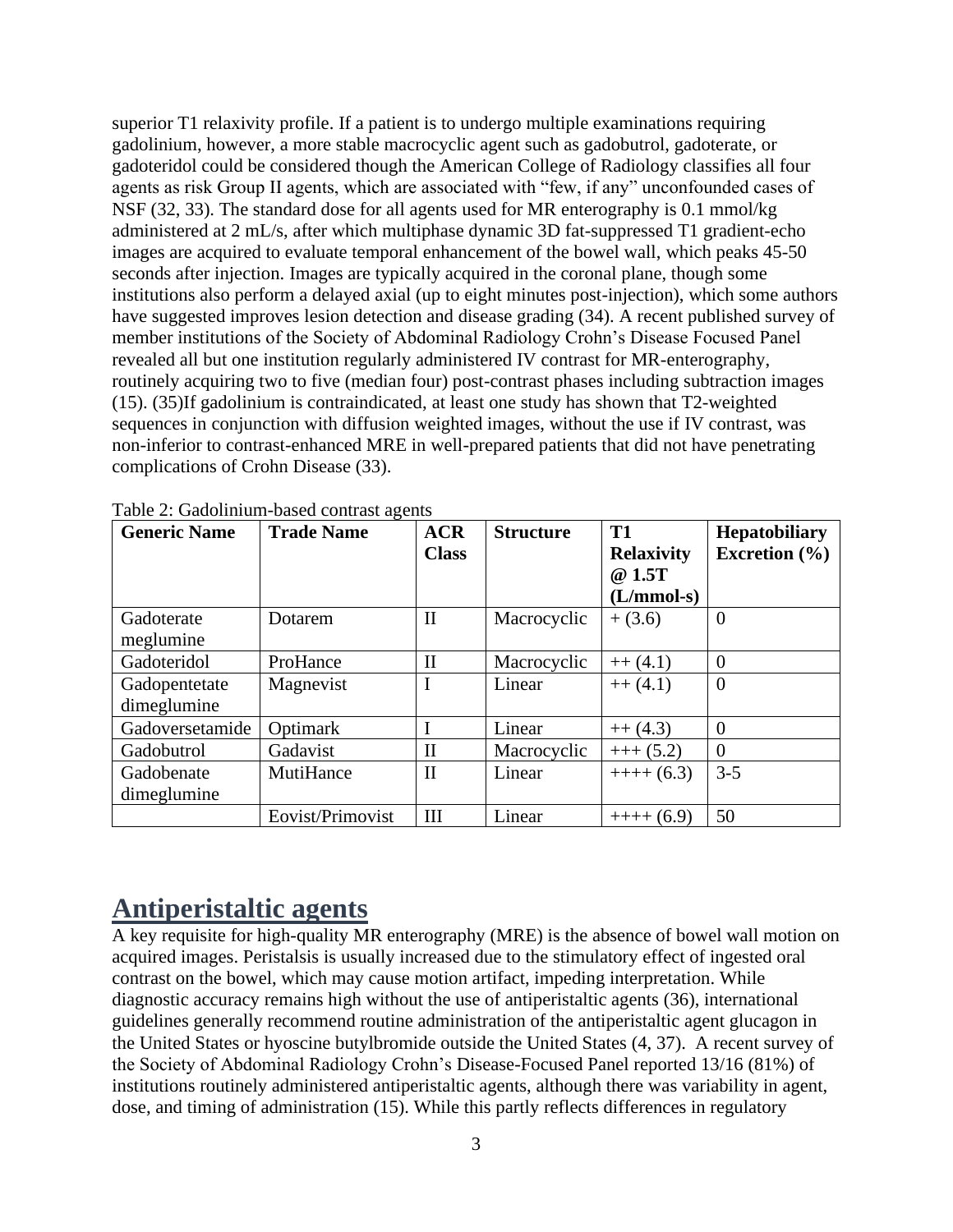permissions between different countries, there are distinct pharmacokinetic differences between agents which may influence choice.

On average, subjective enteric MRE image quality is improved by administration of either glucagon (38) and hyoscine butylbromide (39) but volunteer studies reveal variability in time of onset, efficacy, and duration of effect (table 1). Gutzeit at al (40) compared the effect of intravenous (IV) and intramuscular (IM) glucagon and hyoscine butylbromide on bowel peristalsis in six volunteers using cine MRI sequences. They reported a slightly shorter time of onset for aperistalsis following 1 mg IV glucagon than 40mg IV hyoscine butyl bromide (mean 65 vs 85 seconds). Intramuscular administration delayed onset considerably for both agents, and was associated with increased variability of effect. Mean duration of action was slightly longer for IV glucagon than for IV hyoscine butylbromide. Froehlich et al reported similar findings after comparing 40mg IV hyoscine butylbromide with 1mg IV glucagon in 10 volunteers (41), although actual timings differed from those of Gutzeit et al (40), likely reflecting differences in methodology for evaluating bowel loops. Glucagon produced complete aperistalsis in all 10 volunteers versus 5/10 for hyoscine butylbromide.

Administered doses are typically 0.5-1mg for glucagon and 20-40mg for hyoscine butylbromide, with a minority of centers using a patient weight adjusted dose (15, 37). The optimal timing of administration and the potential benefit of splitting the dose remains unclear, with variation in clinical practice (15). The sensitivity of MRE sequences to peristaltic artifact influences the timing of administration. Pre and post gadolinium T1 weighted 3D gradient echo sequences (T1W GRE) are particularly susceptible, balanced steady state free procession sequences are relatively immune, while T2 weighted single shot fast spin echo (SSFSE) sequences are somewhere in between. Finally, the sensitivity of diffusion weighted imaging (DWI) for identifying active Crohn's disease is improved after administering antiperistaltic agents (42).

Administration of antiperistaltic agents before T1W GRE sequences either as a single dose or part of a split dose approach is common practice, and is effective in improving T1 weighted (T1W) image quality (38). Based on duration of action (table 1), it may be expected that an upfront single dose may "wear off" before the end of the MRE protocol, typically when DWI and T1W post contrast images are acquired. Recent work has confirmed the superiority of a split dose hyoscine butylbromide over a single dose technique (43) although the first 10mg dose was administered around 8 minutes prior to MRE acquisition. Antiperistaltic agents should be administered after cine motility sequences have been acquired.

A further consideration is the side effect profile of antiperistaltic agents. Glucagon may cause nausea in about 50% of patients (38), sometimes several hours after administration. This side effect can be reduced by injecting at a slower rate (44). Hyoscine butylbromide may temporarily cause dry mouth, tachycardia, and blurred vision, and although it has an excellent safely profile, is contraindicated in unstable cardiac conditions (45). Alternative antiperistaltic medications such as sublingual hyoscyamine sulfate are reported to be clinically ineffective (table 3) (46).

In conclusion, MRE is certainly feasible without antiperistaltic agents, but consensus guidelines generally recommend its use. Both glucagon and hyoscine butylbromide are effective and most reliable when administrated intravenously. Glucagon tends to have a slighter shorter time of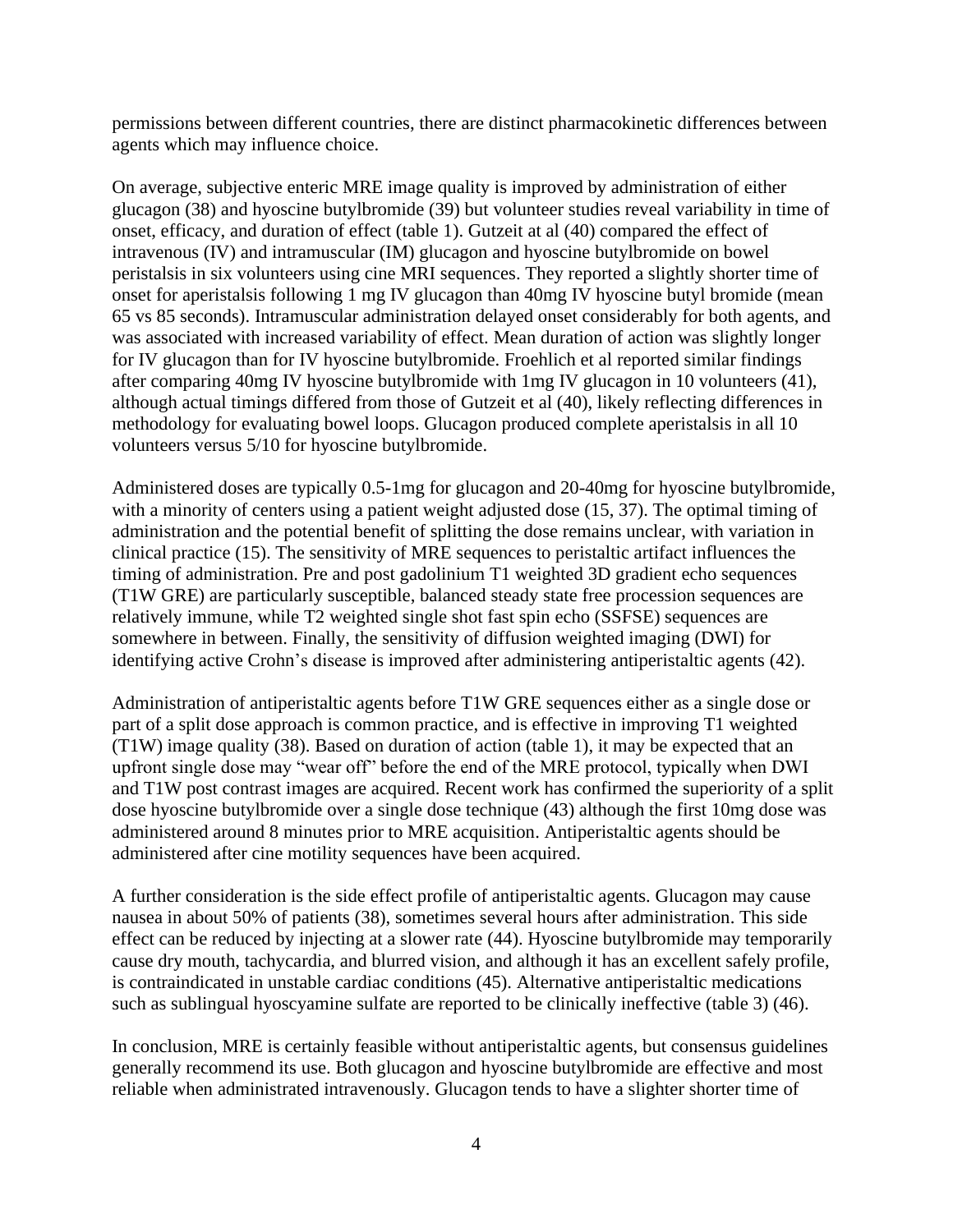onset and longer duration of effect. Administration can either be as a single dose, often before T1W GRE sequences or as a split dose before other motion sensitive sequences such as T2W SSFSE and DWI.(38)

| Agent                                  | Route of<br>administration | <b>Typical</b><br>dose | <b>Typical</b><br>time to<br>onset                              | <b>Typical</b><br>duration<br>of<br>effect <sup>b</sup> | <b>Quality of</b><br>aperistalsisb | <b>Common</b><br>side<br>effects                | Cost  |
|----------------------------------------|----------------------------|------------------------|-----------------------------------------------------------------|---------------------------------------------------------|------------------------------------|-------------------------------------------------|-------|
| Glucagon                               | IM or $IV^a$               | $0.5 -$<br>1mg         | $\frac{1}{2}$ to 1<br>minute<br>(IV)<br>12<br>minutes<br>(IM)   | 18 to 23<br>minutes<br>(IV)<br>28<br>minutes<br>(IM)    | $+++$                              | Nausea,<br>emesis                               | $+++$ |
| <b>Hyoscine</b><br><b>Butylbromide</b> | IM or $IV^a$               | $20 -$<br>40mg         | $\frac{1}{2}$ to 1.5<br>minutes<br>(IV)<br>5<br>minutes<br>(IM) | 7 to 21<br>minutes<br>(IV)<br>17<br>minutes<br>(IM)     | $++$                               | Dry mouth,<br>tachycardia,<br>blurred<br>vision | $+$   |
| Hyoscyamine<br>sulfate                 | Sublingual/oral            | $0.125 -$<br>0.5mg     | $2-3$ mins                                                      | $4$ to 6<br>hours                                       | $+$                                | Dry mouth,<br>blurred<br>vision                 | $++$  |

**Table 3. Comparison of antiperistaltic agents based on cine motility MRI (40, 41, 46)**

Abbreviations: IM-intramuscular, IV-Intravenous Notes:

<sup>a</sup>Intravenous administration produces a more reliable anti peristaltic effect that intramuscular. <sup>a</sup>Based on direct data from MRI cine motility sequences.

# **Patient Preparation**

Thoughtful preparation of the patient for MR enterography (MRE) can help the patient feel comfortable undergoing the exam and improve the quality of the acquired images. Patient education should include emphasis on the need for fasting and compliance with oral contrast drinking, information on the duration of the scan, and importance of lying still and following breathing instructions. It is critical to discuss with the patient the possibility of transient loose stool resulting from the oral contrast agent and the need for the patient to ensure access to a restroom for an hour or more after the scan (14).

Many practices advocate for a 4 to 6 hour fast, with the exception of clear liquids and regular medications, prior to the MRE exam. Fasting minimizes the presence of potentially confusing enteric contents. Fasting may also improve compliance with drinking the large volume of oral contrast material required for optimal bowel evaluation.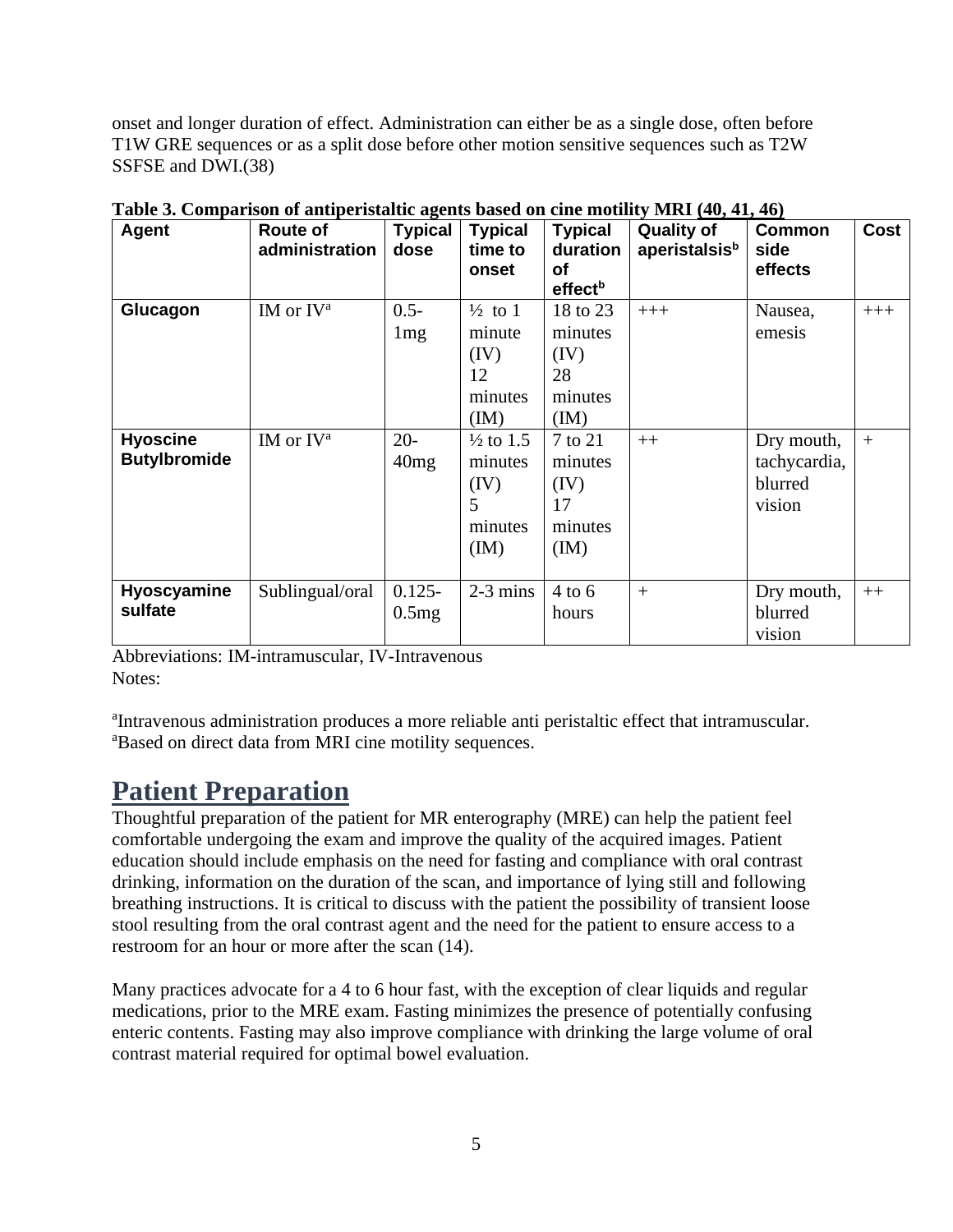A second concern for MRE is high-T1-signal material that is commonly present in the colon and at times the distal small bowel, even after an overnight fast. Such bright T1 signal may interfere with the visualization of distal bowel wall hyper- and hypo-enhancement after intravenous gadolinium contrast administration. While bowel cleansing to remove high-T1-signal bowel contents is not currently in wide practice for MR enterography (15), cathartics may of value for patients with suspected colonic and rectal disease. In patients with uncleansed bowel, diffusion weighted images should be included to improve diagnostic accuracy (16).

A third consideration is gas in the bowel, which is of particular concern in the pediatric population. Large amounts of bowel gas may cause artifacts in the bowel and adjacent structures. While little has been published on gas reduction for MRE, approaches to this issue include avoiding foods that cause bloating for at least a day prior to the exam, keeping children calm to avoid crying which may result in increased swallowed air, and minimizing facemask bag ventilation which may force air into the bowel.

Patients who have claustrophobia may benefit from an anxiolytic which may be taken orally. Patients may take their own anxiolytic, or a short acting low dose benzodiazepine may be prescribed if needed.

## **MRE Protocol**

There currently is no consensus on the appropriate MR enterography (MRE) protocol. However, there is general agreement on the main sequences which should be performed and other sequences which may be considered optional. There have been two publications by a panel of experts with recommendations on MRE technique (4, 37). These recommended and optional sequences will be reviewed in the subsequent paragraphs with a brief discussion on their utility, advantages, and limitations. Suggested parameters for the sequences are included in Table 4.

#### Patient Positioning

Patients can be scanned either supine or prone. The prone position has some theoretical advantages. Because of compression of bowel loops, the number of required images in the coronal plane can be reduced. Prone position may also reduce motion artifact from the anterior abdominal wall. Prone positioning allows the patient to look outside the bore of the magnet and may reduce claustrophobia. However, some patients may be more comfortable in the supine potion including those patients with ostomies.

T2-weighted and balanced steady-state free precession sequences (fluid-sensitive sequences) There are two main types of fluid-sensitive sequences recommended for MRE (Fig. 1), T2 weighted single-shot fast spin echo (T2W SSFSE) and balanced steady-state free precession (BSSFP). These fast sequences can be performed during breath-holding and are not as susceptible to motion artifact as the other MRE sequences. Coronal and axial acquisitions should be performed to visualize the bowel in two planes, as certain abnormalities may be more perceptible in one plane. T2-weighted sequences are useful for evaluating bowel wall thickness and demonstrating the subtle inner luminal irregularities associated with ulcerations. They also provide an excellent overview of the entire abdomen (4, 10). BSSFP sequences are T2-like sequences which have combined T2- and to a lesser extent T1-weighting. These sequences provide a more homogenous appearance to the intraluminal fluid than T2W SSFSE which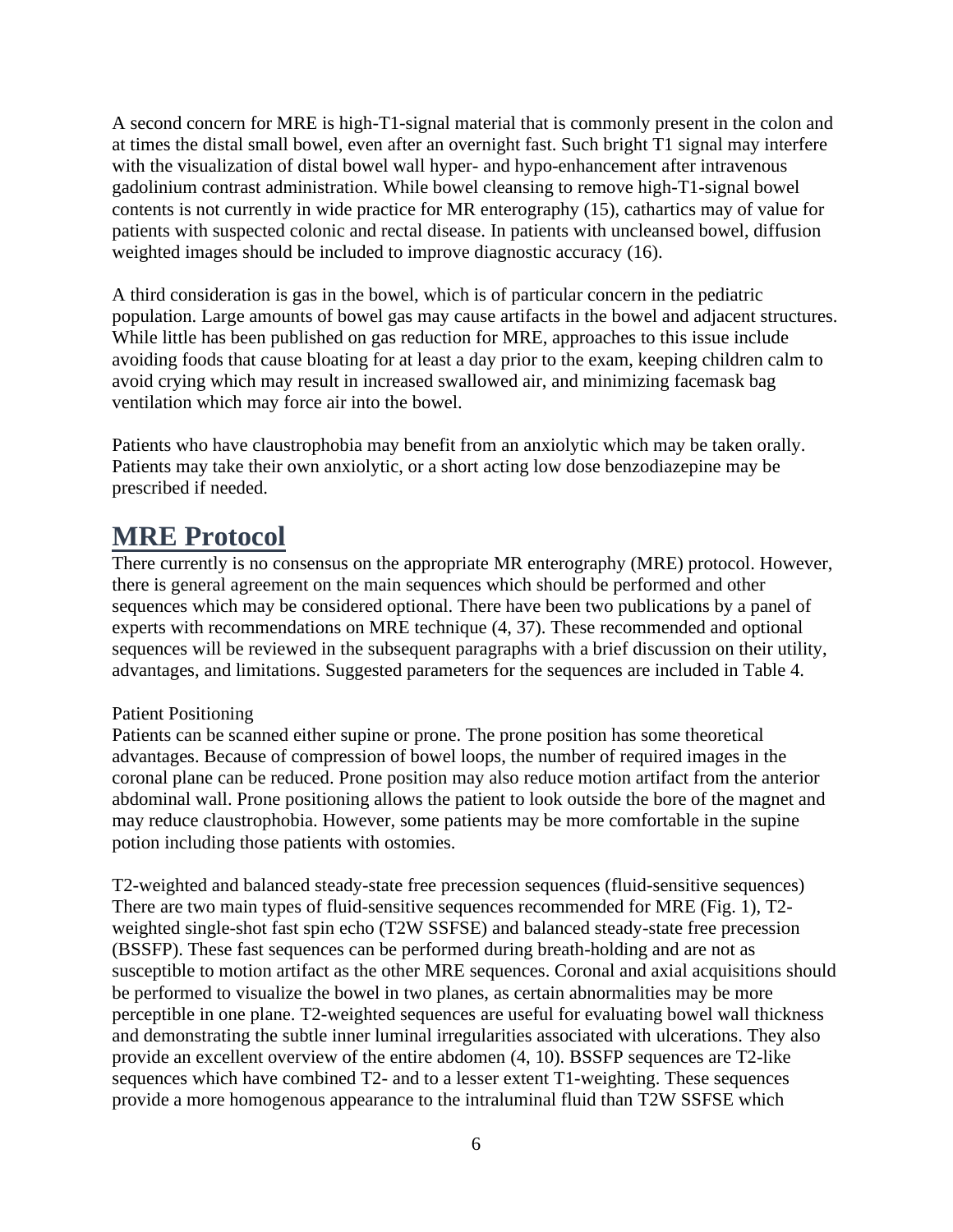frequently demonstrate multiple areas of flow void artifact secondary to bowel peristalsis. Therefore, these sequences may be more useful detecting intraluminal masses. BSSFP also provides improved visualization of mesenteric structures such as lymph nodes and blood vessels. BSSFP sequences can be added to supplement the T2W SSFSE sequences or as a replacement for one of the planes.

#### Fat-suppressed T2-weighted sequences

T2-weighted sequences with fat suppression (Fig 1B and 1D) are used to demonstrate intramural edema, a sign of active inflammation (4). Since the SSFSE sequence is more T2-weighted than BSSFP, most sites include a fat-suppressed SSFSE sequence in the protocol. Longer conventional T2-weighted sequences are usually not needed. Since the main purpose of these sequences is to evaluate for edema in the bowel wall and surrounding mesenteric fat, one acquisition plane is usually sufficient. Also, since the area covered during a coronal acquisition is significantly shorter than the axial plane, coronal sequences can be performed faster with less breath holds.

#### Contrast-enhanced sequences

Contrast enhancement is helpful to demonstrate bowel wall inflammation and penetrating disease, identification of abscesses and evaluation of the vasculature (4). While most experts currently recommend the administration of intravenous contrast there is no consensus on how this should be performed. In general, most institutions perform dynamic contrast-enhanced 3D GRE sequences in the coronal plane during breath holding and include 3 phases (Fig. 2A-C). Multiple phases are helpful as the rate of bowel wall enhancement may vary and some of the acquisitions may have motion artifacts. Following the dynamic coronal acquisition, an axial acquisition (Fig. 2D) should also be performed to evaluate the bowel in an additional plane and provide visualization of the anterior and posterior abdominal wall which can be excluded on the coronal dynamic coverage. Since the 3D sequences are susceptible to both respiratory motion and bowel peristalsis, breath-holding and spasmolytic agents should be utilized to reduce motion artifacts.

If high quality 3D GRE images cannot be obtained, 2D spoiled gradient recalled (SPGR) sequences can be performed. 2D SPGR sequences are long and may require multiple breath holds which may lead to respiratory mis-registration. Therefore, parameters should be adjusted to limit the number of breath holds.

#### Optional sequences

#### **Diffusion-weighted Imaging (DWI)**

Restricted diffusion, as shown by high signal on higher b value DWI in the range of 800-1000, has been shown to be associated with severe active inflammation (10, 47-49) (Fig 1E). However false positives are common and may be related to collapsed bowel or other difficult to define etiologies (48). Therefore, if performed, the DWI findings should be correlated with the conventional recommended sequences. DWI sequences are significantly longer than the other MRE sequences and therefore some sites acquire them in the coronal plane to reduce scan time. For example, a coronal acquisition can be performed in 2-3 minutes while an axial acquisition may take 8-9 minutes (Fig. 3A-B). However, coronal acquisitions are plagued by image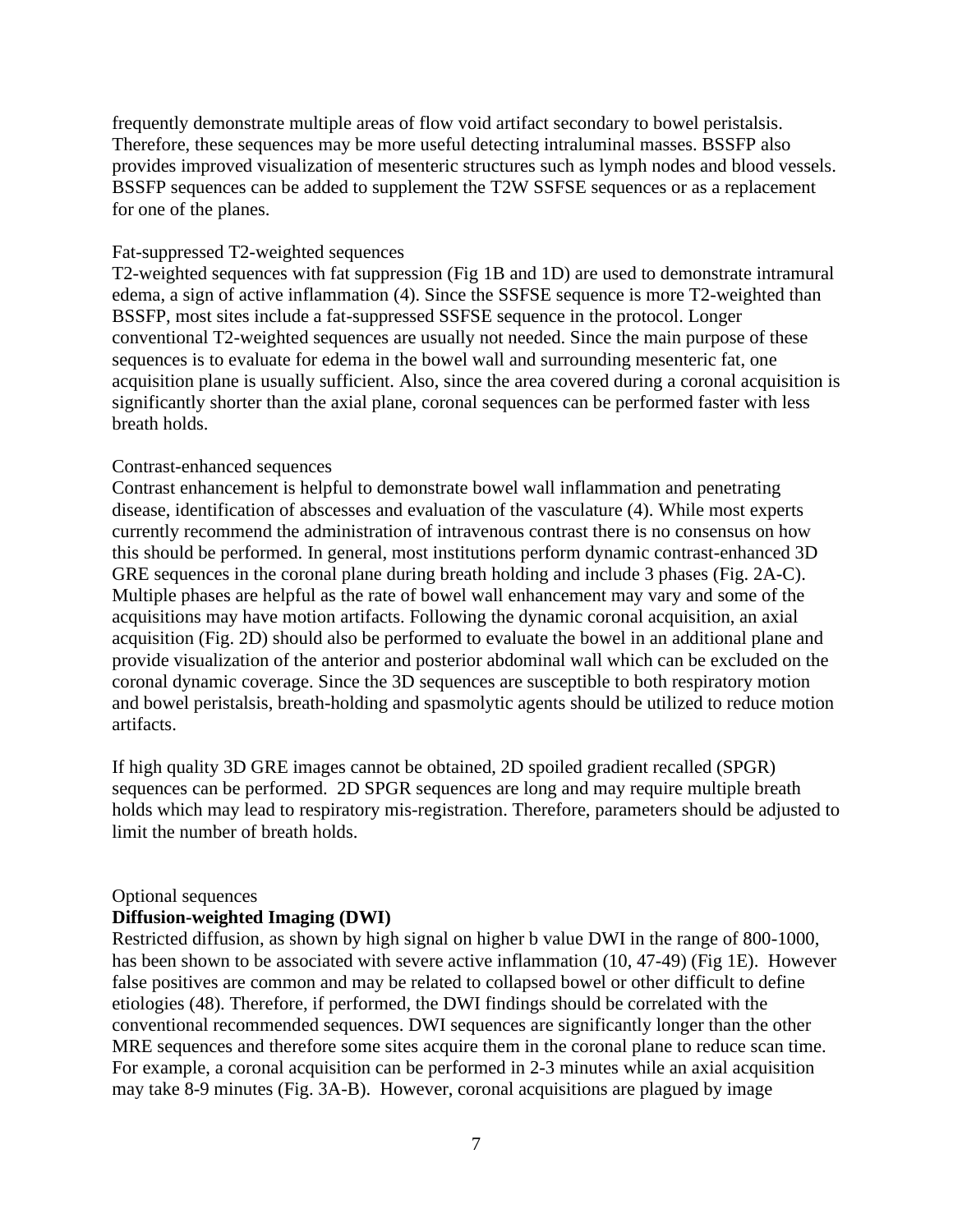distortion which can be excessive on some scanners. If the distortion is too significant to allow interpretation, DWI should be performed in the axial plane. New technology such as simultaneous multi-slice (SMS) or multiband (Fig. 3C-D) excitation is becoming more widely available and allows acquisition of multiple slices at the same time, including DWI.

#### **Cine Imaging**

Multiphase BSSFP or SSFSE can be performed to visualize bowel peristalsis. Decreased peristalsis can be seen in areas of active inflammation or fibrosis and the presence of decreased peristalsis may increase a reader's level of confidence when visualizing subtle abnormalities on conventional images (13). Cine images should be performed before spasmolytics are administered as spasmolytics decrease bowel peristalsis. However, despite the administration of spasmolytics, some peristalsis is usually still visible. Cine images are usually performed in the coronal plane. These can be performed during breath-holding or free breathing. Breath holding provides improved image quality, however, requires longer scan times. Slice thickness can be acquired at 7-10 mm. Thinner slices require more acquisitions to cover the small bowel, however, may better demonstrate more subtle findings. To reduce scan time, the coverage should be limited to the small bowel.

#### **Delayed imaging**

Delayed GRE sequences can be performed at up to eight minutes post-injection (Fig. 2E) and may be helpful in identifying delayed bowel wall enhancement due to fibrosis (50) while potentially improving lesion detection and disease activity grading. These sequences should be acquired using similar parameters as the dynamic sequences so that adequate comparison can be performed.

#### **Protocol Standardization**

The MRE protocol is flexible and can be adjusted to individual institutional preferences or to overcome technology limitations that may be present. Despite the generalized agreement of the required sequences, a recent publication by the Society of Abdominal Radiology (SAR) Crohn's Disease-Focused Panel (DFP) showed variability in the sequences and acquisition planes performed by their member's institutions (15). Because of the current variability in protocols among the SAR Crohn's DFP members, the DFP is in the process of developing a more standardized protocol.

#### **Protocol Organization Considerations**

The total acquisition time of the MRE protocol should be less than 30 minutes (37). Historically, MRE has been performed with the T2-weighted sequences acquired at the beginning of the examination followed by the administration of intravenous spasmolytic agents and finally the contrast-enhanced sequences. However, reorganization of this approach can provide improved efficiency, decreased scan times, and perhaps improve image quality. An example of this alternative approach will be described in the following paragraphs.

Spasmolytics are helpful to reduce bowel peristalsis and decrease motion artifact on the contrastenhanced 3D GRE sequences. IV administration of Glucagon provides rapid and reproducible effects and usually is injected immediately before the contrast-enhanced images. This requires pausing the exam, removing the patient from the bore of the magnet, slowly injecting the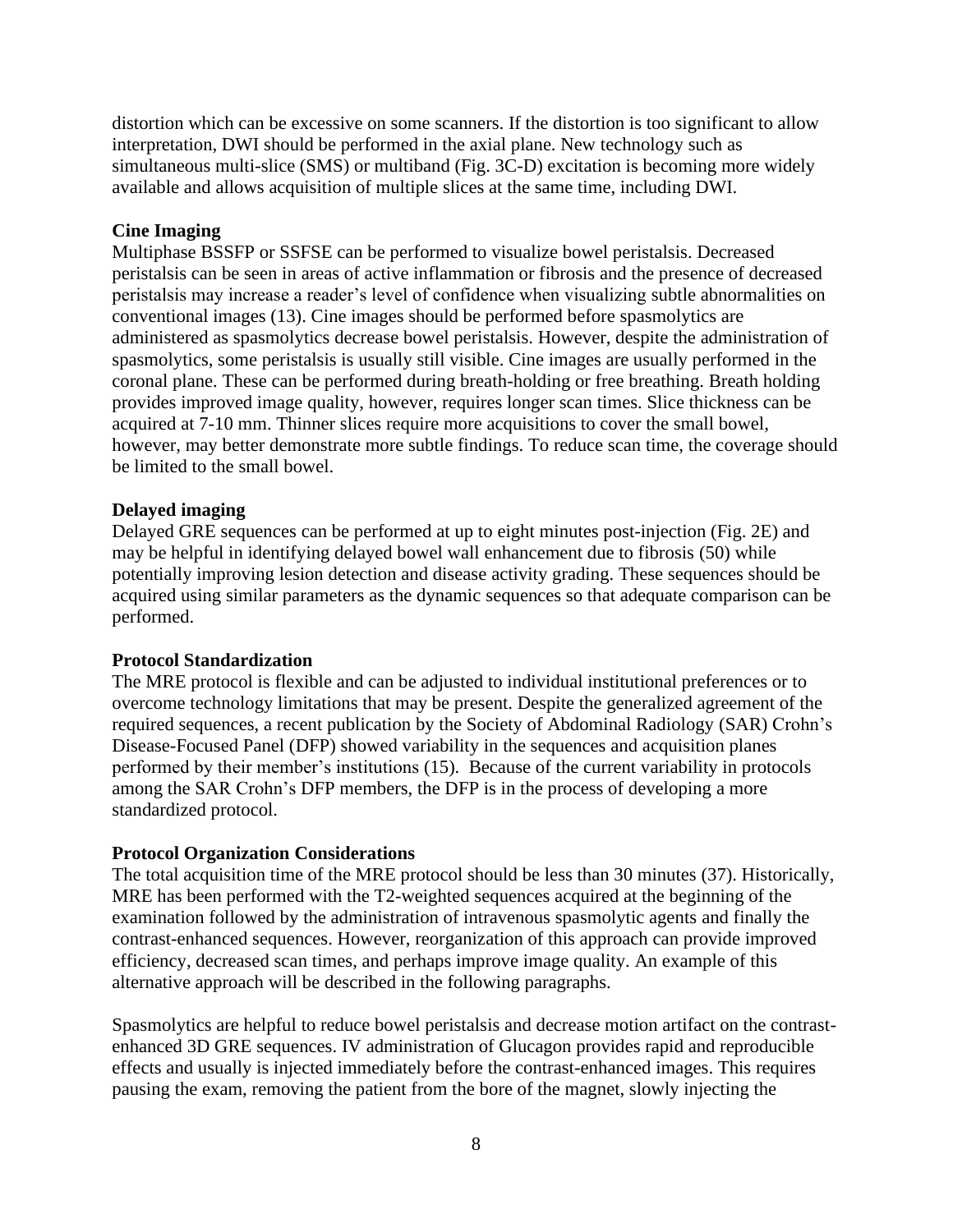Glucagon, and waiting 1-2 minutes to ensure that the patient does not develop nausea or vomiting before restarting the exam. At many institutions, nurses are required to inject the Glucagon which can lead to additional delays. If regulations allow a technologist to inject the Glucagon, this can help eliminate delays related to nursing. An alternative approach is to administer the Glucagon at the beginning of the examination when the patient is placed on the scanner table. This prevents the need to halt the exam in the middle, but may diminish cine quality.

If IV Glucagon is administered at the beginning of the exam, contrast-enhanced sequences should be performed earlier in the exam, closer to the Glucagon administration time, in order to achieve the maximum aperistaltic effect. Most fluid-sensitive sequences can be performed after IV contrast without negative impact although some should be performed before contrast to prevent any confounding appearances. For example, fat-suppressed BSSFP sequences which include both T2- and T1-weighting will show bowel wall enhancement simulating intramural edema. DWI sequences can be performed either before or after the gadolinium, although image quality may be better before administering contrast.

Another potential advantage of moving motion-sensitive contrast-enhanced 3D GRE sequences earlier in the exam is improved image quality. All MRE sequences are performed during breath holding. If the contrast-enhanced sequences are performed at the end of the exam the patient may be tired and not able to hold their breath adequately leading to significant motion artifact, image blurring and suboptimal image quality. This approach has been performed at the Mayo Clinic for the last 2-3 years with a significant decrease in scan times. This sample protocol is shown in Table 5.

There is a potential limitation of the above approach if using cine images for diagnostic purposes. The decreased peristalsis induced by the administration of Glucagon could potentially mimic areas of altered motility which can be seen with inflammation and fibrosis. Therefore, if cine images are performed these should probably be performed before Glucagon even though some peristalsis can still be visible after administration.

| byuchces                  |              |                                |                           |
|---------------------------|--------------|--------------------------------|---------------------------|
| <b>SEQUENCE</b>           | <b>PLANE</b> | <b>MAXIMUM</b><br><b>SLICE</b> | <b>COMMENT</b>            |
|                           |              | <b>THICKNESS/</b>              |                           |
|                           |              | <b>GAP</b>                     |                           |
| <b>REQUIRED SEQUENCES</b> |              |                                |                           |
| <b>SSFSE</b>              | coronal      | 5/0                            |                           |
| <b>SSFSE</b>              | coronal      | 5/0                            |                           |
| with fat-suppression      |              |                                |                           |
| <b>SSFSE</b>              | axial        | 6/0                            | Alternatively can perform |
|                           |              |                                | <b>BSSFP</b>              |
| 3D T1 GRE                 | coronal      | 4/0                            | Unenhanced followed by 3  |
| with fat-suppression      |              |                                | dynamic post-contrast     |

### **Table 4: Recommended MRE Parametersfor the Required and Optional MRE Pulse Squences**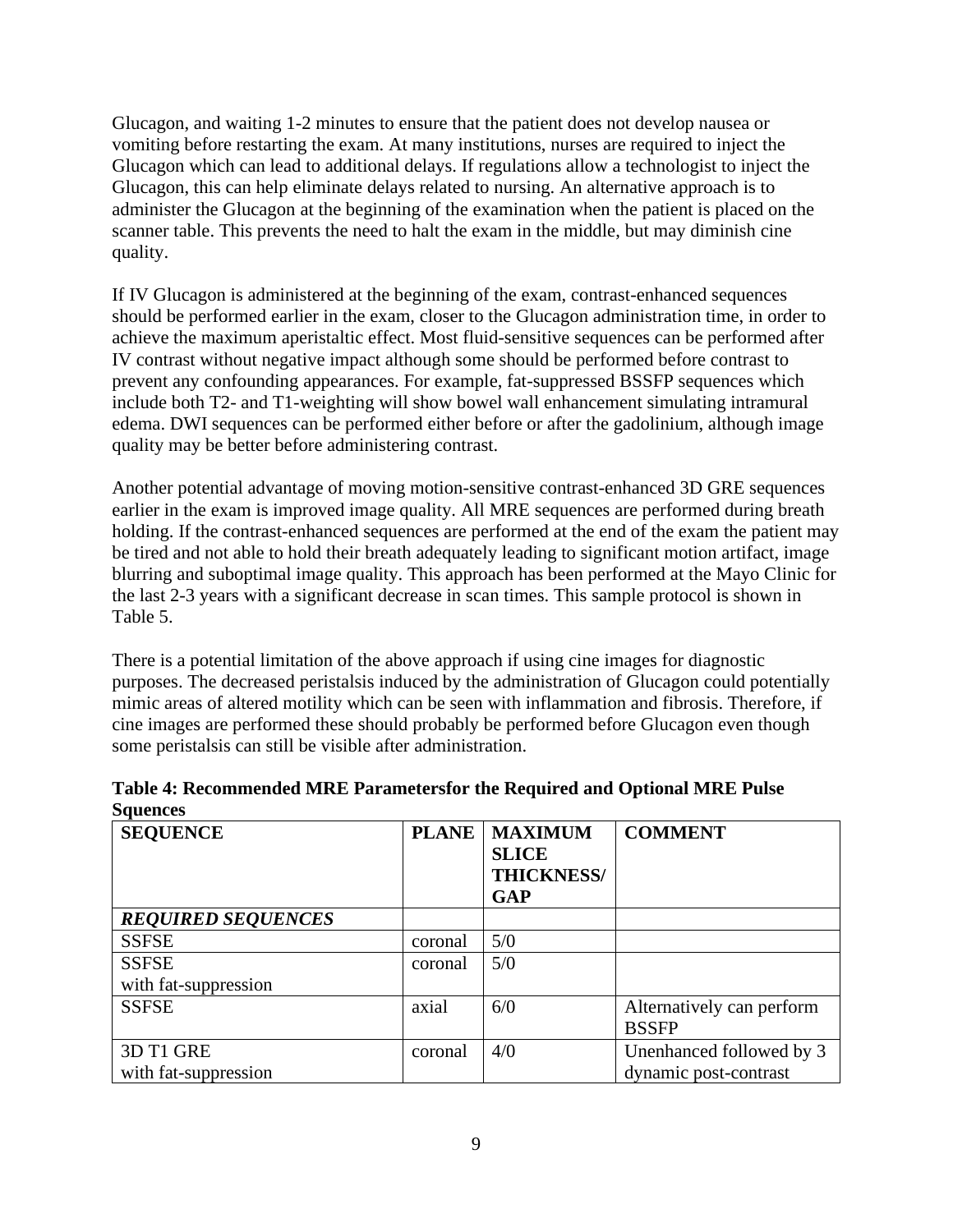|                           |       |          |            | phases beginning with a 45<br>sec. scan delay<br>Supplemental 2D FSPGR<br>can be performed if 3D<br>image quality is suboptimal |
|---------------------------|-------|----------|------------|---------------------------------------------------------------------------------------------------------------------------------|
| 3D T1 GRE                 | axial | 6/0      |            | Supplemental 2D FSPGR can be                                                                                                    |
| with fat-suppression      |       |          |            | performed if 3D image quality is                                                                                                |
|                           |       |          |            | suboptimal                                                                                                                      |
| <b>Optional Sequences</b> |       |          |            |                                                                                                                                 |
| <b>DWI</b>                |       | coronal  | $5 - 6/0$  | Coronal faster but more                                                                                                         |
|                           |       | or axial |            | artifacts                                                                                                                       |
|                           |       |          |            | Axial longer but improved                                                                                                       |
|                           |       |          |            | image quality                                                                                                                   |
|                           |       |          |            | B values of up to 800-1000                                                                                                      |
|                           |       |          |            | Consider SMS technology                                                                                                         |
|                           |       |          |            | if available                                                                                                                    |
| Cine BSSFP or SSFSE       |       | coronal  | $7 - 10/0$ | 25-30 phases per slice                                                                                                          |
|                           |       |          |            | location                                                                                                                        |
| 3D T1 GRE                 |       | coronal  | 4/0        | 5-7 minute delays to detect                                                                                                     |
| with fat-suppression      |       |          |            | fibrosis                                                                                                                        |

Abbreviations:

BSSFP= balanced steady-state free precession

DWI= diffusion-weighted images

GRE- gradient echo

SSFSE= single-shot fast spin echo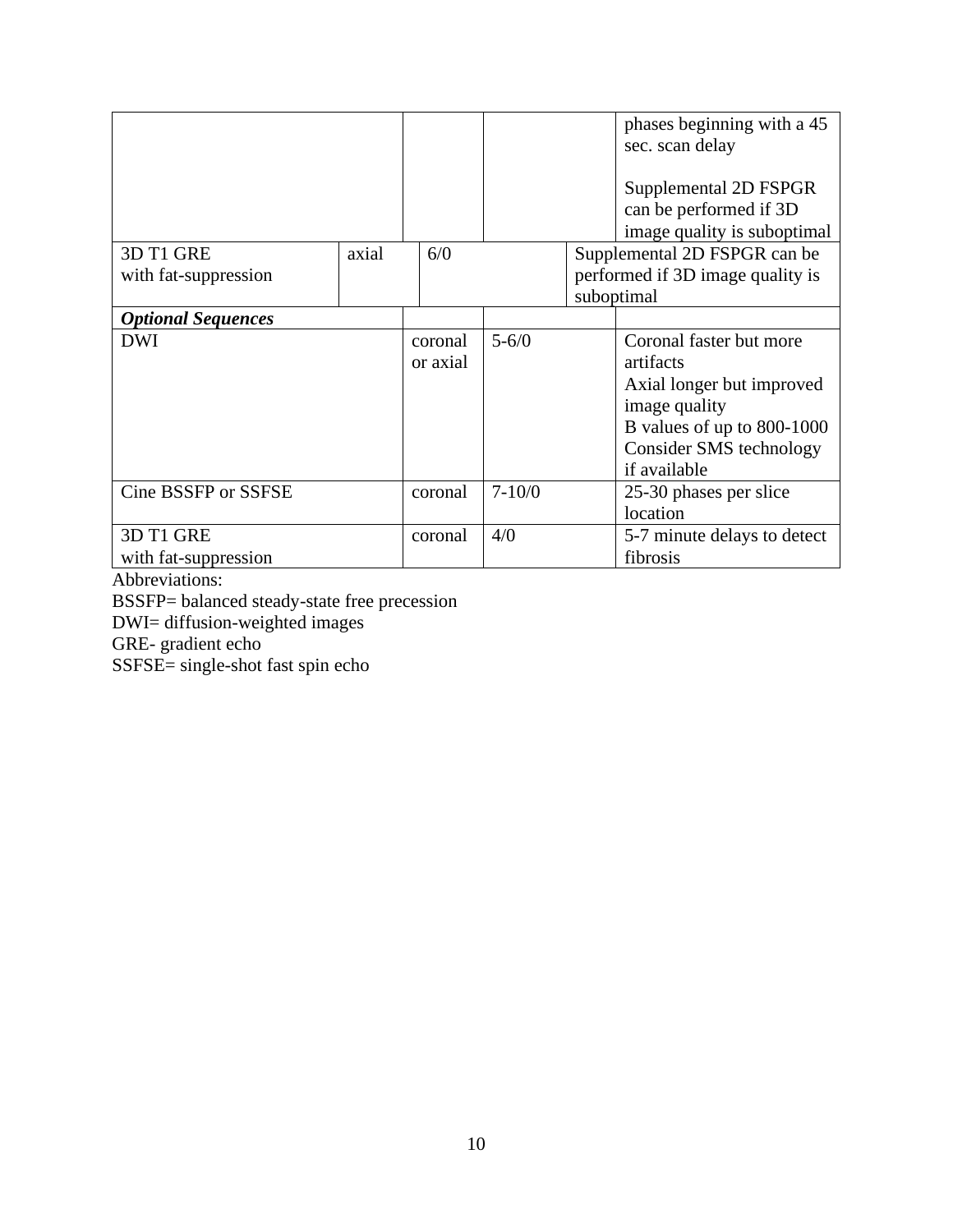| <b>SEQUENCE</b>      | <b>PLANE</b> | T/G       | <b>MATRIX</b> | <b>COMMENT</b>                |
|----------------------|--------------|-----------|---------------|-------------------------------|
|                      |              |           |               | 0.5 mg Glucagon IV            |
| <b>BSSFP</b>         | axial        | 6/0       | 192x340       |                               |
| with fat-suppression |              |           |               |                               |
| <b>DWI</b>           | coronal      | 5/0       | 80x128        | B values of 0, 100 and 1000   |
| 3D T1 GRE            | coronal      | 4/0       | 320x320       | Unenhanced followed by 3      |
| with fat-suppression |              |           |               | dynamic post-contrast phases  |
|                      |              |           |               | beginning with a 45 sec. scan |
|                      |              |           |               | delay                         |
| 3D T1 GRE            | axial        | $5 - 6/0$ | 256x192       |                               |
| with fat-suppression |              |           |               |                               |
| <b>SSFSE</b>         | coronal      | 5/0       | 384x224       |                               |
| <b>SSFSE</b>         | coronal      | 5/0       | 384x224       |                               |
| with fat-suppression |              |           |               |                               |
| <b>BSSFP</b>         | coronal      | 5/0       | 192x340       |                               |

#### **Table 5: Sample Time-Efficient Protocol**

Abbreviations:

BSSFP= balanced steady-state free precession

DWI= diffusion-weighted images

GRE- gradient echo

SSFSE= single-shot fast spin echo

 $T/G =$ thickness/gap

## **Conclusion**

MR enterography is a robust imaging tool for evaluating patients with inflammatory bowel disease without the harmful effects of radiation associated with CT enterography. Understanding the appropriate clinical indications for imaging and proper technique is essential to obtain highquality images of the bowel for accurate evaluation and diagnosis of Crohn's disease. We hope this comprehensive review of MR enterography technique detailed above provides a state-of-theart foundation for developing and optimizing MR enterography protocol at your institution.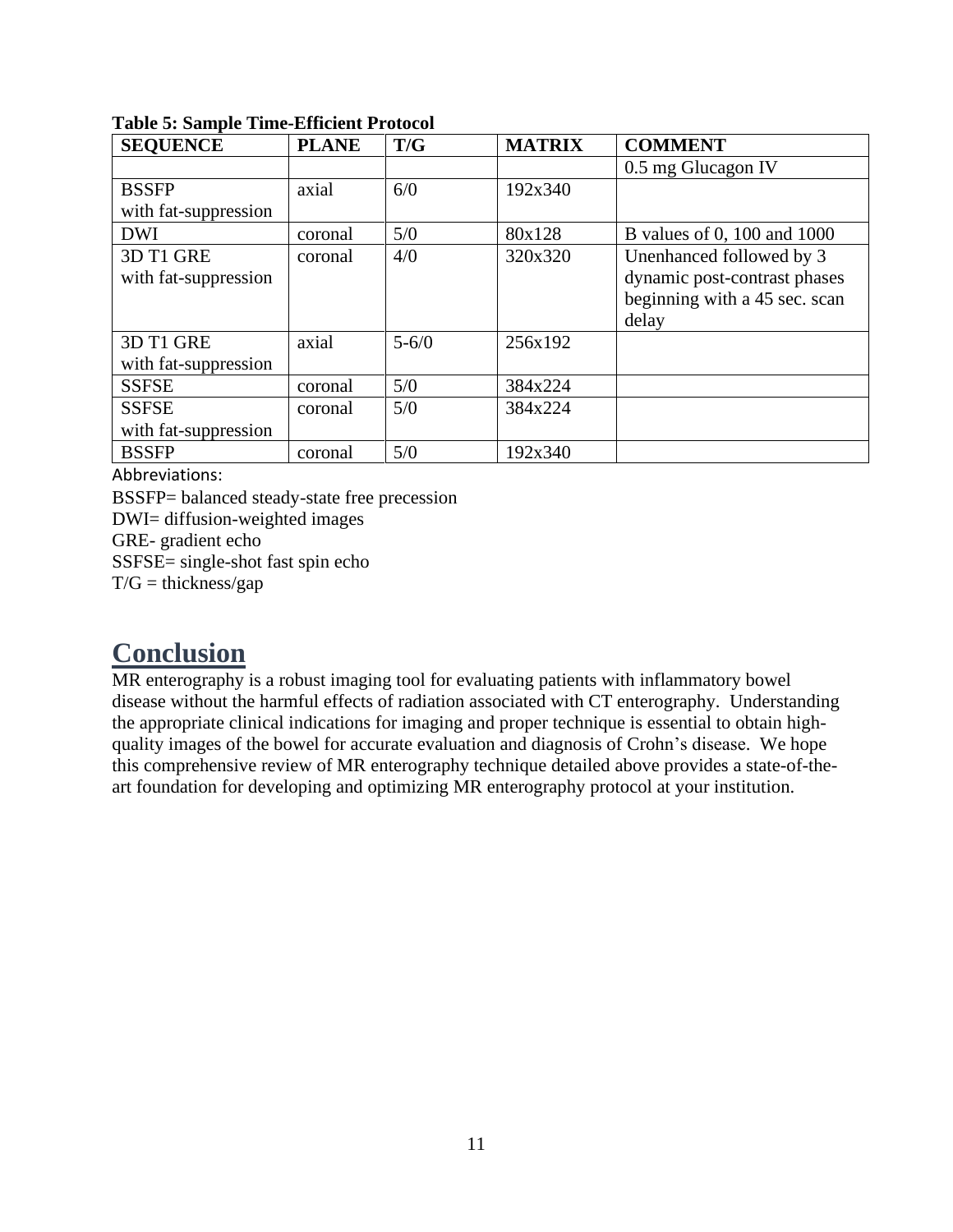#### References

1. Loftus EV. Update on the Incidence and Prevalence of Inflammatory Bowel Disease in the United States. Gastroenterol Hepatol (N Y) 2016;12(11):704-707.

2. Stowe SP, Redmond SR, Stormont JM, Shah AN, Chessin LN, Segal HL, Chey WY. An epidemiologic study of inflammatory bowel disease in Rochester, New York. Hospital incidence. Gastroenterology 1990;98(1):104-110. doi: 10.1016/0016-5085(90)91297-j

3. ACR-SAR-SPR Practice Parameter for the Performance of Magnetic Resonance (MR) Enterography 2015 (Resolution 9). . American College of Radiology.

4. Grand DJ, Guglielmo FF, Al-Hawary MM. MR enterography in Crohn's disease: current consensus on optimal imaging technique and future advances from the SAR Crohn's diseasefocused panel. Abdom Imaging 2015;40(5):953-964. doi: 10.1007/s00261-015-0361-8

5. Costa-Silva L, Brandão AC. MR enterography for the assessment of small bowel diseases. Magn Reson Imaging Clin N Am 2013;21(2):365-383. doi: 10.1016/j.mric.2013.01.005 6. Guglielmo FF RC, Mitchell DG. MR and CT Imaging Techniques of the Bowel. In: C*ross-Sectional*

*Imaging in Crohn's Disease*. Springer, 2019; p. 49-75.

7. Fidler JL, Guimaraes L, Einstein DM. MR imaging of the small bowel. Radiographics 2009;29(6):1811-1825. doi: 10.1148/rg.296095507

8. Fidler J. MR imaging of the small bowel. Radiol Clin North Am 2007;45(2):317-331. doi: 10.1016/j.rcl.2007.03.012

9. Amzallag-Bellenger E, Oudjit A, Ruiz A, Cadiot G, Soyer PA, Hoeffel CC. Effectiveness of MR enterography for the assessment of small-bowel diseases beyond Crohn disease. Radiographics 2012;32(5):1423-1444. doi: 10.1148/rg.325115088

10. Bruining DH, Zimmermann EM, Loftus EV, Jr., Sandborn WJ, Sauer CG, Strong SA, Society of Abdominal Radiology Crohn's Disease-Focused P. Consensus Recommendations for Evaluation, Interpretation, and Utilization of Computed Tomography and Magnetic Resonance Enterography in Patients With Small Bowel Crohn's Disease. Radiology 2018;286(3):776-799. doi: 10.1148/radiol.2018171737

11. Masselli G, Gualdi G. MR imaging of the small bowel. Radiology 2012;264(2):333-348. doi: 10.1148/radiol.12111658

12. Guglielmo FF, Anupindi SA, Fletcher JG, Al-Hawary MM, Dillman JR, Grand DJ, Bruining DH, Chatterji M, Darge K, Fidler JL, Gandhi NS, Gee MS, Grajo JR, Huang C, Jaffe TA, Park SH, Rimola J, Soto JA, Taouli B, Taylor SA, Baker ME. Small Bowel Crohn Disease at CT and MR Enterography: Imaging Atlas and Glossary of Terms. Radiographics 2020;40(2):354-375. doi: 10.1148/rg.2020190091

13. Wnorowski AM, Guglielmo FF, Mitchell DG. How to perform and interpret cine MR enterography. J Magn Reson Imaging 2015;42(5):1180-1189. doi: 10.1002/jmri.24981 14. Kolbe AB, Fletcher JG, Froemming AT, Sheedy SP, Koo CW, Pundi K, Bruining DH, Tung J, Harmsen WS, Barlow JM, Fidler JL. Evaluation of Patient Tolerance and Small-Bowel Distention With a New Small-Bowel Distending Agent for Enterography. AJR Am J Roentgenol 2016;206(5):994-1002. doi: 10.2214/ajr.15.15260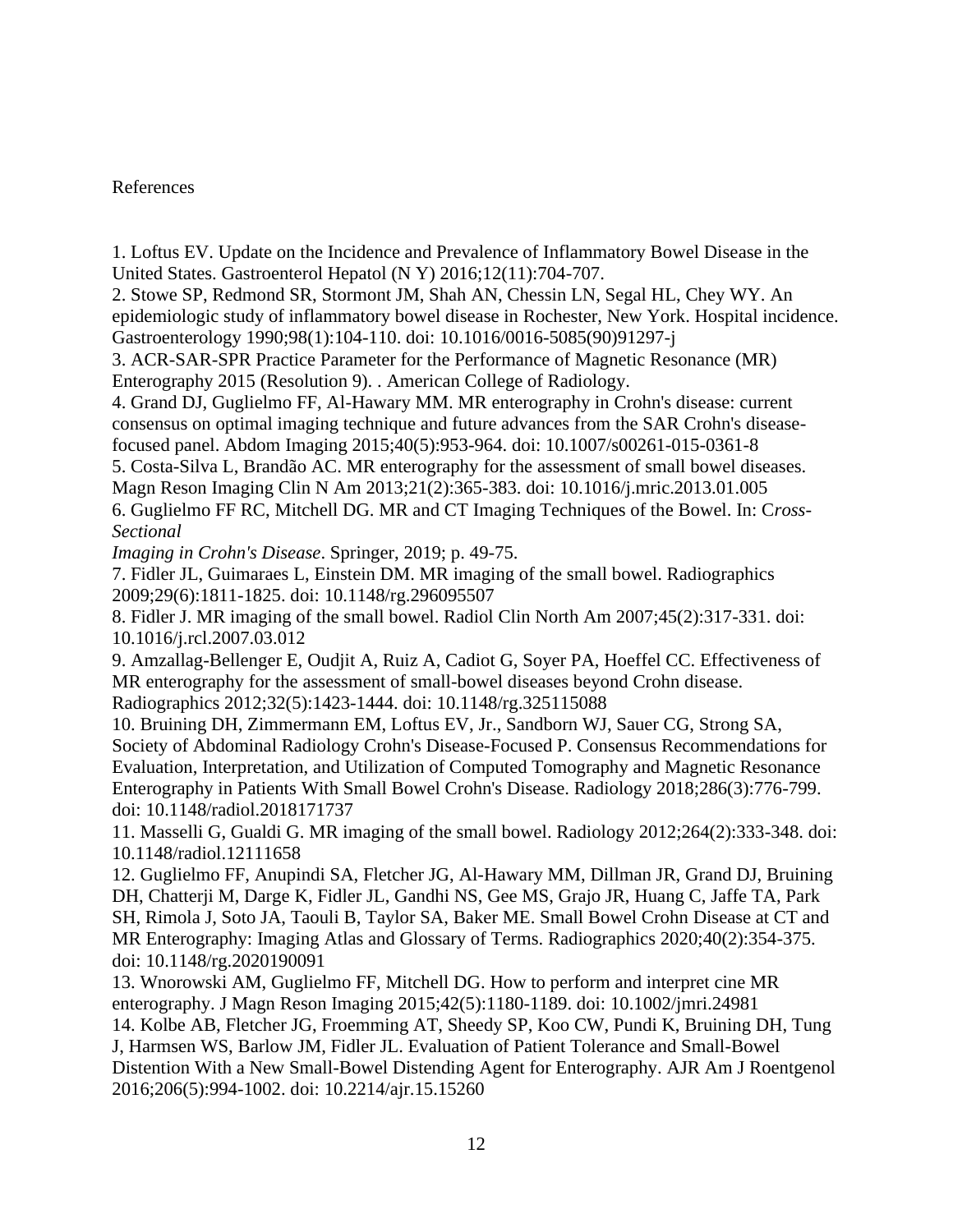15. Gandhi NS, Dillman JR, Grand DJ, Huang C, Fletcher JG, Al-Hawary MM, Anupindi SA, Baker ME, Bruining DH, Chatterji M, Fidler JL, Gee MS, Grajo JR, Guglielmo FF, Jaffe TA, Park SH, Rimola J, Taouli B, Taylor SA, Yeh B. Computed tomography and magnetic resonance enterography protocols and techniques: survey of the Society of Abdominal Radiology Crohn's Disease Disease-Focused Panel. Abdom Radiol (NY) 2020;45(4):1011-1017. doi: 10.1007/s00261-020-02407-8

16. Oussalah A, Laurent V, Bruot O, Bressenot A, Bigard MA, Régent D, Peyrin-Biroulet L. Diffusion-weighted magnetic resonance without bowel preparation for detecting colonic inflammation in inflammatory bowel disease. Gut 2010;59(8):1056-1065. doi:

10.1136/gut.2009.197665

17. Mollard BJ, Smith EA, Dillman JR. Pediatric MR enterography: technique and approach to interpretation-how we do it. Radiology 2015;274(1):29-43. doi: 10.1148/radiol.14122449 18. Perez M, Cuscaden C, Somers JF, Simms N, Shaheed S, Kehoe LA, Holowka SA, Aziza AA, Shroff MM, Greer MC. Easing anxiety in preparation for pediatric magnetic resonance imaging: a pilot study using animal-assisted therapy. Pediatr Radiol 2019;49(8):1000-1009. doi: 10.1007/s00247-019-04407-3

19. Booya F, Fletcher JG, Huprich JE, Barlow JM, Johnson CD, Fidler JL, Solem CA, Sandborn WJ, Loftus EV, Jr., Harmsen WS. Active Crohn disease: CT findings and interobserver agreement for enteric phase CT enterography. Radiology 2006;241(3):787-795. doi: 10.1148/radiol.2413051444

20. Jesuratnam-Nielsen K, Løgager VB, Rezanavaz-Gheshlagh B, Munkholm P, Thomsen HS. Plain magnetic resonance imaging as an alternative in evaluating inflammation and bowel damage in inflammatory bowel disease--a prospective comparison with conventional magnetic resonance follow-through. Scand J Gastroenterol 2015;50(5):519-527. doi: 10.3109/00365521.2014.1003398

21. Ippolito D, Invernizzi F, Galimberti S, Panelli MR, Sironi S. MR enterography with polyethylene glycol as oral contrast medium in the follow-up of patients with Crohn disease: comparison with CT enterography. Abdom Imaging 2010;35(5):563-570. doi: 10.1007/s00261- 009-9557-0

22. Laghi A, Paolantonio P, Iafrate F, Borrelli O, Dito L, Tomei E, Cucchiara S, Passariello R. MR of the small bowel with a biphasic oral contrast agent (polyethylene glycol): technical aspects and findings in patients affected by Crohn's disease. Radiol Med 2003;106(1-2):18-27. 23. Maccioni F, Viscido A, Marini M, Caprilli R. MRI evaluation of Crohn's disease of the small and large bowel with the use of negative superparamagnetic oral contrast agents. Abdom

Imaging 2002;27(4):384-393. doi: 10.1007/s00261-001-0119-3

24. Young BM, Fletcher JG, Booya F, Paulsen S, Fidler J, Johnson CD, Huprich J, Barlow J, Trout A. Head-to-Head Comparison of Oral Contrast Agents for Cross-sectional Enterography. Journal of Computer Assisted Tomography 2008;32(1):32-38. doi: 10.1097/rct.0b013e318061961d

25. Gottumukkala RV, LaPointe A, Sargent D, Gee MS. Comparison of three oral contrast preparations for magnetic resonance enterography in pediatric patients with known or suspected Crohn disease: a prospective randomized trial. Pediatric Radiology 2019;49(7):889-896. doi: 10.1007/s00247-019-04378-5

26. Negård A, Sandvik L, Berstad A, Paulsen V, Lygren I, Borthne A, Klow N-E. MRI of the small bowel with oral contrast or nasojejunal intubation in Crohn's disease: Randomized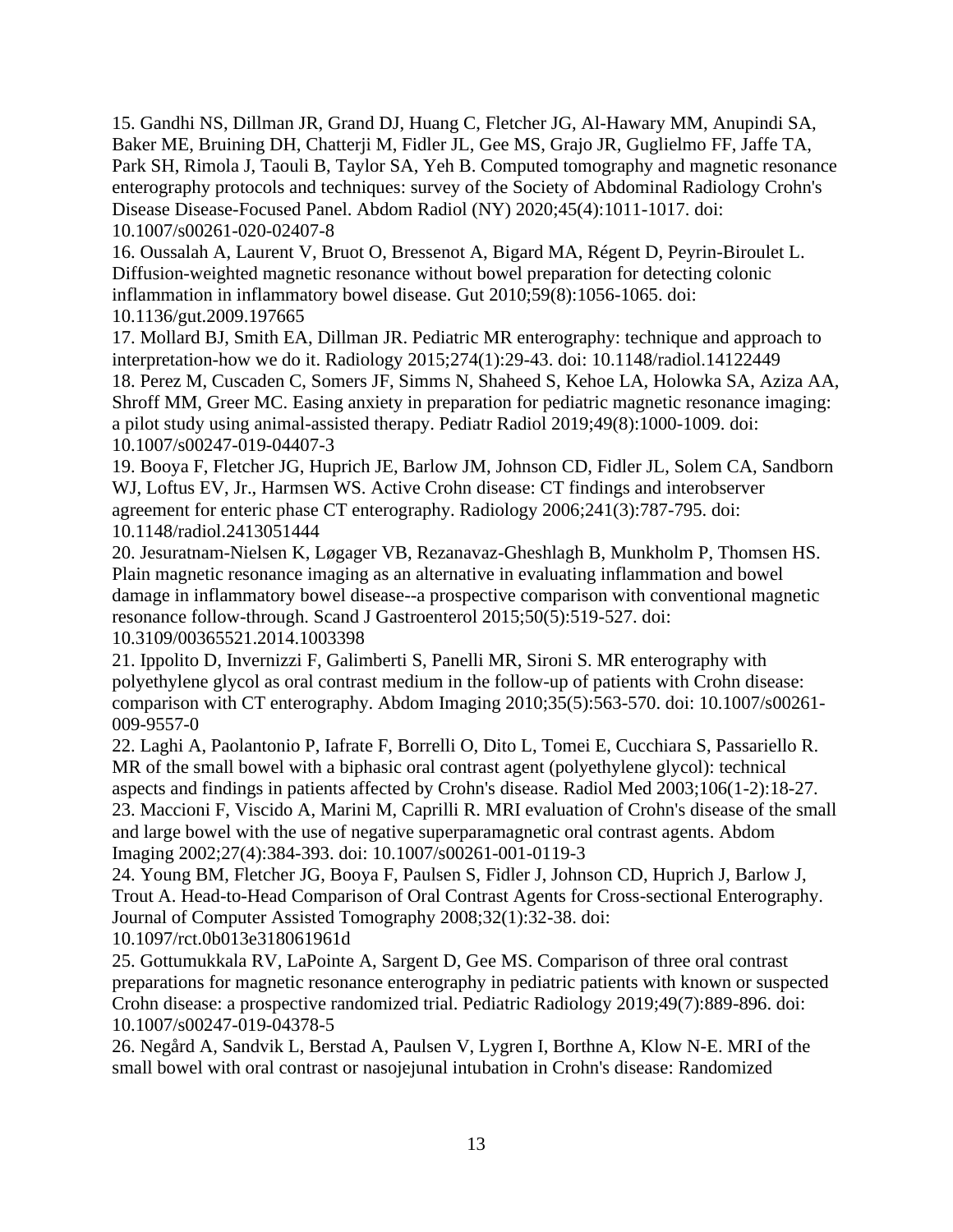comparison of patient acceptance. Scandinavian journal of gastroenterology 2008;43:44-51. doi: 10.1080/00365520701494813

27. Negaard A, Paulsen V, Sandvik L, Berstad AE, Borthne A, Try K, Lygren I, Storaas T, Klow NE. A prospective randomized comparison between two MRI studies of the small bowel in Crohn's disease, the oral contrast method and MR enteroclysis. Eur Radiol 2007;17(9):2294- 2301. doi: 10.1007/s00330-007-0648-4

28. Makanyanga J, Punwani S, Taylor SA. Assessment of wall inflammation and fibrosis in Crohn's disease: value of T1-weighted gadolinium-enhanced MR imaging. Abdom Imaging 2012;37(6):933-943. doi: 10.1007/s00261-011-9821-y

29. Maccioni F, Viscido A, Broglia L, Marrollo M, Masciangelo R, Caprilli R, Rossi P. Evaluation of Crohn disease activity with magnetic resonance imaging. Abdom Imaging 2000;25(3):219-228. doi: 10.1007/s002610000004

30. Koh DM, Miao Y, Chinn RJ, Amin Z, Zeegen R, Westaby D, Healy JC. MR imaging evaluation of the activity of Crohn's disease. AJR Am J Roentgenol 2001;177(6):1325-1332. doi: 10.2214/ajr.177.6.1771325

31. Sempere GAJ, Martinez Sanjuan V, Medina Chulia E, Benages A, Tome Toyosato A, Canelles P, Bulto A, Quiles F, Puchades I, Cuquerella J, Celma J, Orti E. MRI Evaluation of Inflammatory Activity in Crohn's Disease. American Journal of Roentgenology 2005;184(6):1829-1835. doi: 10.2214/ajr.184.6.01841829

32. Guglielmo FF, Kania LM, Ahmad HM, Roth CG, Mitchell DG. Interpreting body MRI cases: what you need to know to get started. Abdom Radiol (NY) 2016;41(11):2248-2269. doi: 10.1007/s00261-016-0829-1

33. Davenport M. ACR Manual On Contrast Media - 2020. [https://www.acr.org/-](https://www.acr.org/-/media/ACR/Files/Clinical-Resources/Contrast_Media.pdf) [/media/ACR/Files/Clinical-Resources/Contrast\\_Media.pdf.](https://www.acr.org/-/media/ACR/Files/Clinical-Resources/Contrast_Media.pdf) Published 2020. Accessed 2020 7/1/20.

34. Zappa M, Stefanescu C, Cazals-Hatem D, Bretagnol F, Deschamps L, Attar A, Larroque B, Tréton X, Panis Y, Vilgrain V, Bouhnik Y. Which magnetic resonance imaging findings accurately evaluate inflammation in small bowel Crohn's disease? A retrospective comparison with surgical pathologic analysis. Inflamm Bowel Dis 2011;17(4):984-993. doi: 10.1002/ibd.21414

35. Seo N, Park SH, Kim KJ, Kang BK, Lee Y, Yang SK, Ye BD, Kim SY, Baek S, Han K, Ha HK. MR Enterography for the Evaluation of Small-Bowel Inflammation in Crohn Disease by Using Diffusion-weighted Imaging without Intravenous Contrast Material: A Prospective Noninferiority Study. Radiology 2016;278(3):762-772. doi: 10.1148/radiol.2015150809 36. Grand DJ, Beland MD, Machan JT, Mayo-Smith WW. Detection of Crohn's disease: Comparison of CT and MR enterography without anti-peristaltic agents performed on the same day. Eur J Radiol 2012;81(8):1735-1741. doi: 10.1016/j.ejrad.2011.04.068 37. Taylor SA, Avni F, Cronin CG, Hoeffel C, Kim SH, Laghi A, Napolitano M, Petit P, Rimola J, Tolan DJ, Torkzad MR, Zappa M, Bhatnagar G, Puylaert CAJ, Stoker J. The first joint ESGAR/ ESPR consensus statement on the technical performance of cross-sectional small bowel and colonic imaging. Eur Radiol 2017;27(6):2570-2582. doi: 10.1007/s00330-016-4615-9 38. Dillman JR, Smith EA, Khalatbari S, Strouse PJ. I.v. glucagon use in pediatric MR enterography: effect on image quality, length of examination, and patient tolerance. AJR Am J Roentgenol 2013;201(1):185-189. doi: 10.2214/AJR.12.9787